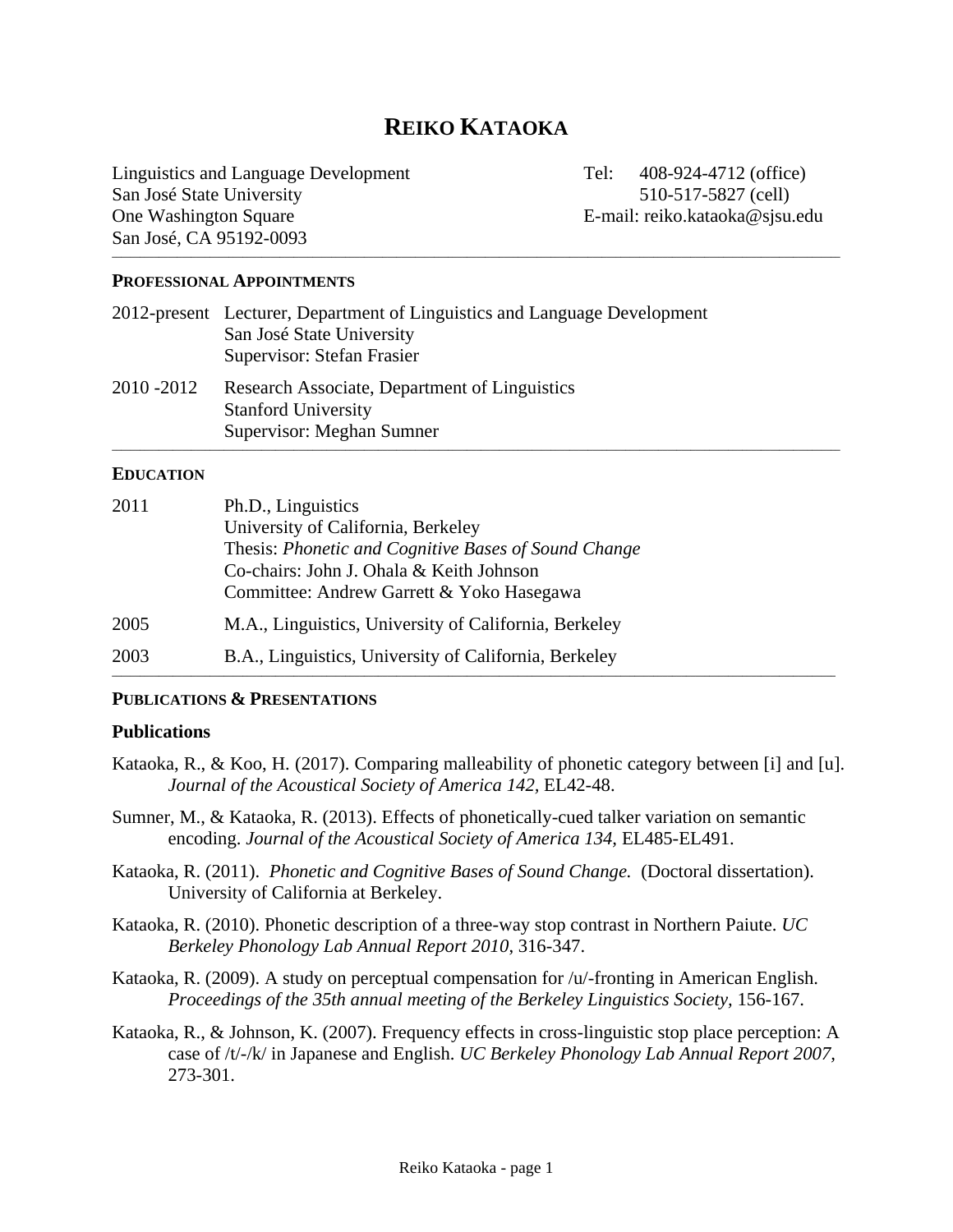### **PUBLICATIONS & PRESENTATIONS (continued)**

### **Conference Talks**

2013 With Meghan Sumner. "Prestige effect on perceptual learning of fronted /u/." *87th Annual Meeting of the Linguistic Society of America*, Boston, MA, January 4.

With Meghan Sumner. "I heard you but didn't listen: listeners encode words differently depending on a speaker's accent." *87th Annual Meeting of the Linguistic Society of America*, Boston, MA, January 3.

- 2011 "Individual variation in speech perception as a source of 'apparent' hypo-correction." 85<sup>th</sup> Annual Meeting of the Linguistic Society of America, Pittsburgh, PA, January 7.
- 2009 "A production study on phonologization of /u/-fronting in alveolar context." *83rd Annual Meeting of the Linguistic Society of America*, San Francisco, CA, January 10. "A study on perceptual compensation for /u/-fronting in American English." *35th Annual Meeting of the Berkeley Linguistics Society*, Berkeley, CA, February 14.
- 2007 With Heriberto Averino, Eurie Shin, Sam Tilsen, and Jeff Pynes. "The Phonetics of Laryngealization in Yucatec Maya." *81st Annual Meeting of the Linguistic Society of America*, Anaheim, CA, January 6.

"Phonetics of Mono Lake Paiute medial stops." *Annual Meeting of the Society for the Study of the Indigenous Languages of the Americas*, Anaheim, CA, January 5.

#### **Conference Posters**

- 2019 With Hahn Koo. "Effects of variability and internal structure on malleability of phonetic categories: A case of [i] vs. [u]" 178<sup>th</sup> *Meeting of the Acoustical Society of America*, San Diego, CA, December 5.
- 2016 With Masako Fujimoto. "Oral/nasal airflow during Japanese stop consonants." 172<sup>nd</sup> *Meeting of the Acoustical Society of America*, Honolulu, HI, November 29.

With Hahn Koo. "Is perceptual learning influenced by inherent variability of phonetic category?" 171st *Meeting of the Acoustical Society of America*, Salt Lake City, UT, May 23.

- 2012 "Listener as a gate keeper between phonetic variation and phonological innovation." *2 nd Workshop on Sound Change*, München, Germany, May 3.
- 2011 With Meghan Sumner. "All representations are not equal: Differential activation of words and phonological variants across accents." *162nd Meeting of the Acoustical Society of America*, San Diego, CA, November 1.
- 2010 "Individual variation in speech perception as a source of 'apparent' hypo-correction." *12th Conference on Laboratory Phonology,* Albuquerque*,* NM, July 10.

### **Workshop Talks**

2018 With Hahn Koo. "Comparing malleability of phonetic category between [i] and [u]." *Berkeley Phonetics and Phonology Forum*, University of California, Berkeley, April 16.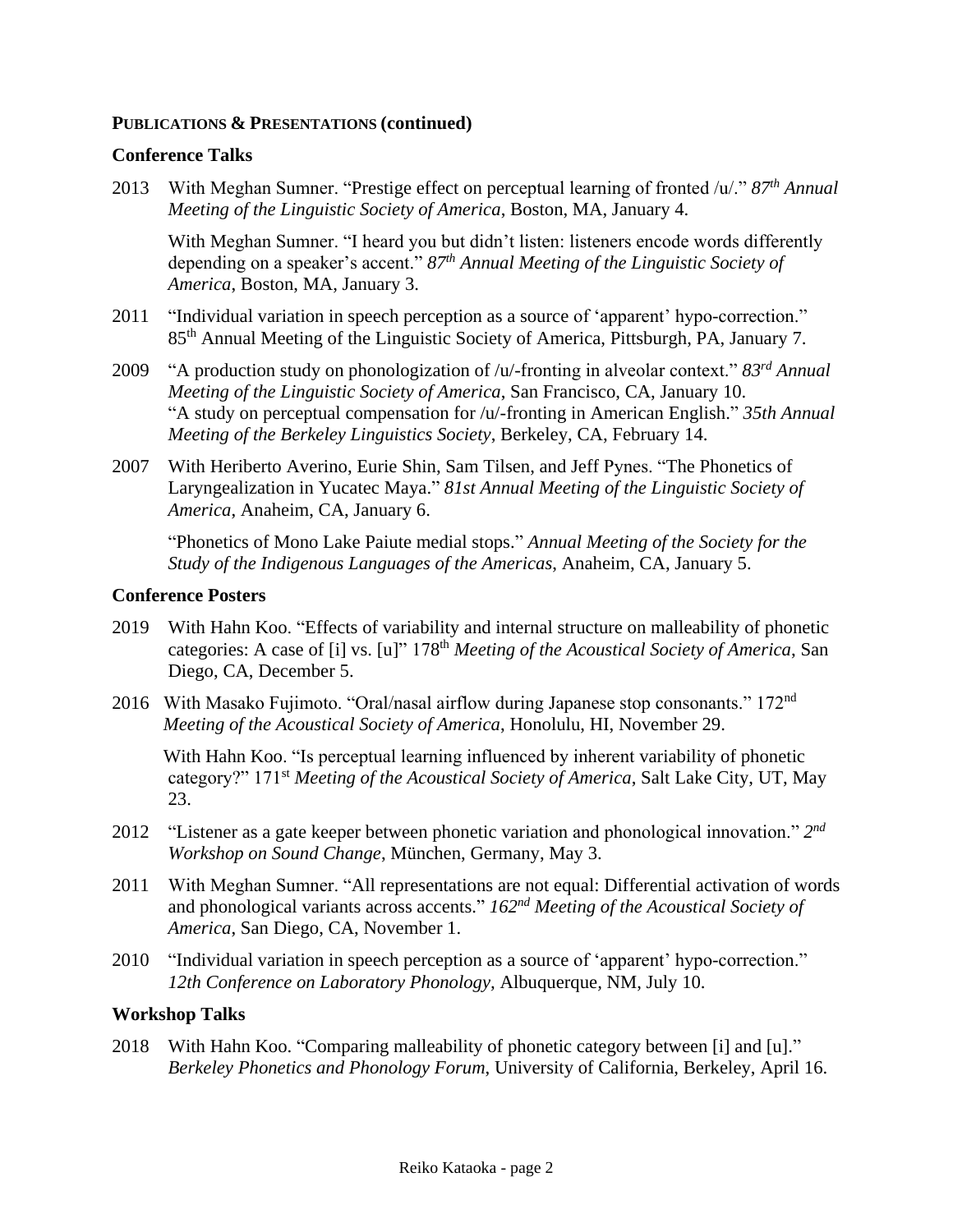### **Workshop Talks (continued)**

- 2016 "Effect of inherent variability of phonetic category on perceptual learning." *Phonetics and Phonology Workshop,* Stanford University*,* December 02.
- 2015 "Empowering students through reflective critical analysis." *Linguistics & Language Development Best Practices Presentations,* San José State University*,* October 02.
- 2011 "Phonetic and cognitive bases of sound changes—past, present, and future." *Phonetics and Phonology Workshop,* Stanford University*,* October 07.
- 2010 "Individual variation in speech perception as a source of 'apparent' hypo-correction." *Berkeley Phonetics and Phonology Phorum,* University of California, Berkeley*,* January 25.

**\_\_\_\_\_\_\_\_\_\_\_\_\_\_\_\_\_\_\_\_\_\_\_\_\_\_\_\_\_\_\_\_\_\_\_\_\_\_\_\_\_\_\_\_\_\_\_\_\_\_\_\_\_\_\_\_\_\_\_\_\_\_\_\_\_\_\_\_\_\_\_\_\_\_\_\_\_\_\_\_\_\_\_\_\_\_\_\_\_\_\_\_\_\_\_\_\_\_\_\_\_\_\_\_\_\_\_\_\_\_\_\_\_\_\_\_\_\_\_\_\_\_\_\_\_\_\_\_\_\_\_\_\_\_\_\_\_\_\_\_\_\_\_\_\_\_\_\_\_\_\_\_\_\_\_\_**

#### **UNIVERSITY TEACHING EXPERIENCE**

#### **At San José State University: Major Courses**

Linguistics 101—Introduction to Linguistics, Undergraduate (UG) (Spring & Fall 2020)

- Linguistics 111—Introduction to Phonetics, UG (Spring 2013, Spring & Fall 2020)
- Linguistics 113—Introduction to Phonology, UG (Spring 2020)
- Linguistics 201—Phonology: Theory and Applications, Graduate (Spring 2013, Fall 2019, Fall 2020)

#### **At San José State University: GE Courses**

- Linguistics 20: The Nature of Language UG, Lower Division, GE in social and behavioral science (Area D1) (Fall 2013, Fall 2018)
- Linguistics 21: Language and Thinking UG, Lower Division, GE in humanities (Area A3) (Spring 2018, Spring 2019)
- Linguistics 22: Language across the Lifespan UG, Lower Division, GE in cognitive science (Area E) (Fall 2017)
- Linguistics 24: Language Variation in Space, Time, & Culture UG, Lower Division, GE in social science and humanities (Area A3/D1) (Spring 2019)
- Linguistics 122—English as a World Language. UG, Upper Division, GE in social science (Area V) (Fall 2017)
- Linguistics 123—Sound and Communication UG, Upper Division, GE in natural science (Area R) (Spring 2012 to Fall 2020)
- Linguistics 129—Culture, Language, and Ethnicity in the U.S. UG, Upper Division, GE in social science (Area S) (Spring 2015 to Spring 2017, Fall 2018)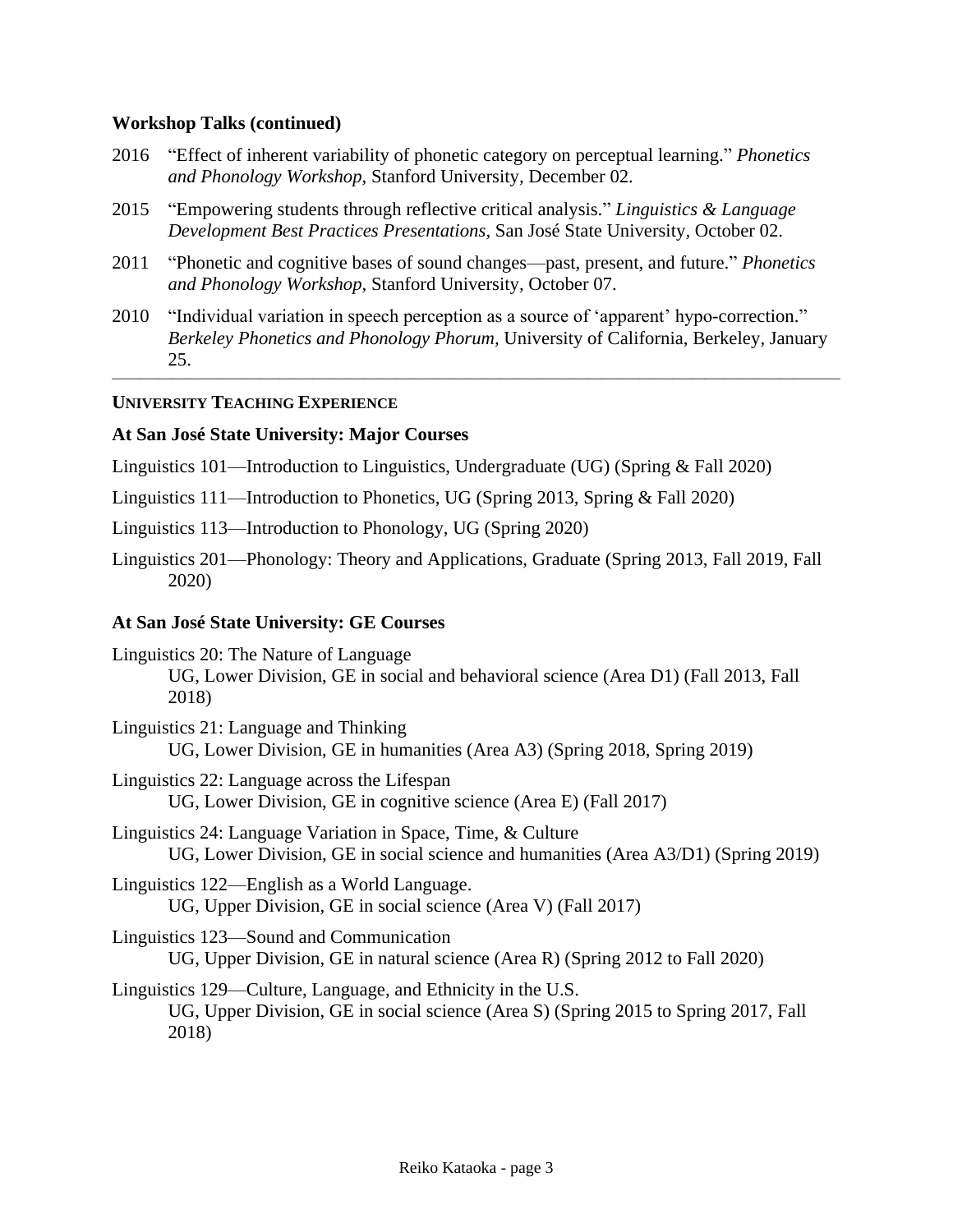## **At University of California, Berkeley**

| 2009 Spring | Graduate Student Instructor (teaching assistant)  |
|-------------|---------------------------------------------------|
|             | Linguistics 55AC: The American Languages          |
|             | UG, Lower Division, GE in American study          |
| 2008 Fall   | Graduate Student Instructor (teaching assistant)  |
|             | Japanese 1A: Elementary Japanese                  |
|             | UG, 1 <sup>st</sup> year Japanese language course |

### **WORKSHOP TEACHING EXPERIENCE**

| 2017 | Acoustic Phonetics at the Pakistan Applied Linguistics Education Enhancement |
|------|------------------------------------------------------------------------------|
|      | Program (PALEEP), March 27-31, 2017                                          |

**\_\_\_\_\_\_\_\_\_\_\_\_\_\_\_\_\_\_\_\_\_\_\_\_\_\_\_\_\_\_\_\_\_\_\_\_\_\_\_\_\_\_\_\_\_\_\_\_\_\_\_\_\_\_\_\_\_\_\_\_\_\_\_\_\_\_\_\_\_\_\_\_\_\_\_\_\_\_\_\_\_\_\_\_\_\_\_\_\_\_\_\_\_\_\_\_\_\_\_\_\_\_\_\_\_\_\_\_\_\_\_\_\_\_\_\_\_\_\_\_\_\_\_\_\_\_\_\_\_\_\_\_\_\_\_\_\_\_\_\_\_\_\_\_\_\_\_\_\_\_\_\_\_\_\_\_**

### **GRADUATE SCHOOL RESEARCH EXPERIENCE**

| 2006-2007 | Graduate Student Researcher, Department of Linguistics<br>Supervisor: Keith Johnson                                                     |
|-----------|-----------------------------------------------------------------------------------------------------------------------------------------|
| 2004-2006 | Graduate Student Researcher, Survey of California and Other Indian Languages,<br>Department of Linguistics<br>Supervisor: Leanne Hinton |
| 2003-2004 | Graduate Student Researcher, Department of Linguistics<br>Supervisor: John Ohala                                                        |

#### **PROFESSIONAL MEMBERSHIPS**

|           | 2020-present Association for Laboratory Phonology                 |
|-----------|-------------------------------------------------------------------|
|           | 2004-present Linguistic Society of America                        |
|           | 2007-present Acoustical Society of America                        |
|           | 2011-present The Phonetic Society of Japan                        |
| 2007-2011 | Society for the Study of the Indigenous Languages of the Americas |

## **PROFESSIONAL ACTIVITIES / SERVICES**

| 2020-present Member of the Committee on Professional, Productive, and Ethical Expectations<br>in Work Relations at San José State University (SJSU) |
|-----------------------------------------------------------------------------------------------------------------------------------------------------|
| Vice Chair of the SJSU Lecturers' Council                                                                                                           |
| 2019-present Examiner for a M.A. Linguistics Comprehensive Examination (MA Comps) at<br><b>SJSU</b>                                                 |
| Secretary of the SJSU Lecturers' Council                                                                                                            |
| Manager of the SJSU Faculty Forum list                                                                                                              |
| Participant for the SJSU GE Summit, Area R                                                                                                          |
|                                                                                                                                                     |

**\_\_\_\_\_\_\_\_\_\_\_\_\_\_\_\_\_\_\_\_\_\_\_\_\_\_\_\_\_\_\_\_\_\_\_\_\_\_\_\_\_\_\_\_\_\_\_\_\_\_\_\_\_\_\_\_\_\_\_\_\_\_\_\_\_\_\_\_\_\_\_\_\_\_\_\_\_\_\_\_\_\_\_\_\_\_\_\_\_\_\_\_\_\_\_\_\_\_\_\_\_\_\_\_\_\_\_\_\_\_\_\_\_\_\_\_\_\_\_\_\_\_\_\_\_\_\_\_\_\_\_\_\_\_\_\_\_\_\_\_\_\_\_\_\_\_\_\_\_\_\_\_\_\_\_\_**